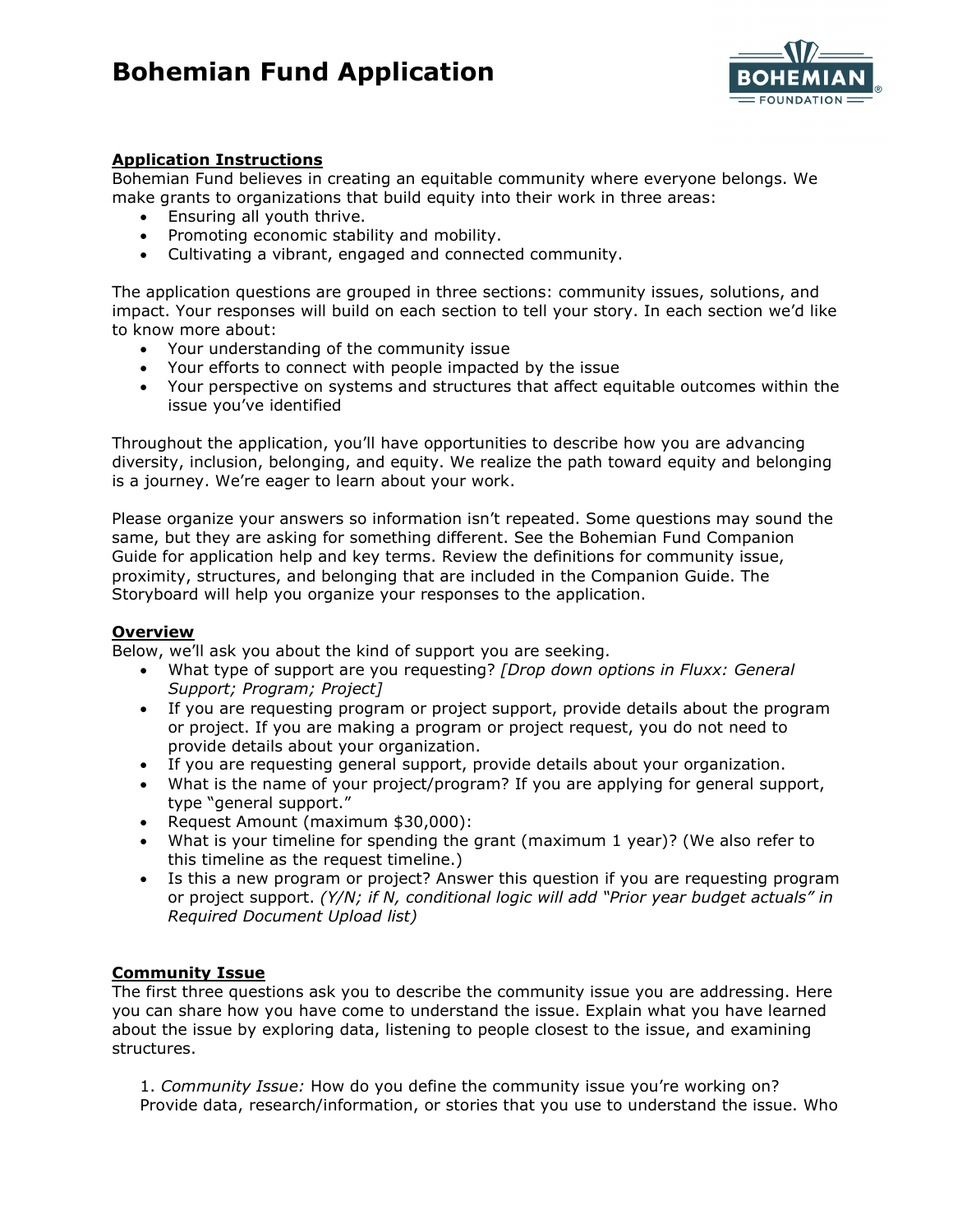is most impacted by this issue? Are there race, gender, income, or other factors involved? See Community Level Indicators Resources document (in Fluxx Portal) for select local data that can be used as applicable. *(3,000 character count limit)* 2. *Proximity*: How do the experiences and knowledge of the people closest to this issue help you understand the issue? *(3,000 character count limit)*

3. *Structures*: What are the systems and structures that influence the community issue? Systems to consider include an organization's policies and procedures. Structures to consider include external laws and public policies. How have you become aware of the influence systems and structures have on the issue? How do these forces impact specific people or groups? *(3,000 character count limit)*

#### **Solutions**

Please share details about how your work (strategies and activities) fosters belonging and shifts structures toward equity. Help us understand how you designed your strategies to address the community issue.

4. *Community Issue*: Describe the strategies you use to address the community issue. Include who, what, where, when, and why. How have you used your understanding of the issue to design your strategies? *(3,000 character count limit)*

5. *Proximity*: Describe how the experience and perspectives of the people closest to the issue continues to inform and improve your strategies. Be specific about how you gather and use these perspectives to make changes. *(3,000 character count limit)* 6. *Structures*: Share how your strategies might shift related systems and structures toward equity. *(3,000 character count limit)*

#### **Impact**

We understand that community and structural change takes the time and effort of many different people and programs. How does your work contribute to equitable outcomes and a sense of belonging for the community you work with? What is the impact you aim to make related to the community issue above? How will you know you achieved this impact?

7. *Community Issue*: Describe how you'll know if your work is successful. How will the people you work with be positively impacted? What data, information, research, or stories will you collect to evaluate your impact across race/ethnicity, income, gender, and other factors? How do the outcomes you're tracking connect back to the community issue? *(3,000 character count limit)*

8. *Proximity*: How do the experiences and perspectives of the people closest to the issue inform you about how your work is successful? Share how you know that what you're measuring matters to the people closest to the issue. *(3,000 character count limit)* 9. *Structures*: If you're successful in your work, how might the systems and structures you named earlier change? Reflect on systems and structures both outside of and within your organization. What are the challenges that may prevent change? *(3,000 character count limit)*

#### **A Community Where Everyone Belongs**

10. By working together over time, we believe we can move toward equity. Together, we hope to create a community where everyone belongs. How does your work described within this application help create a community where everyone belongs? For a definition of belonging, refer to the Companion, page 3. *(3,000 character count limit)*